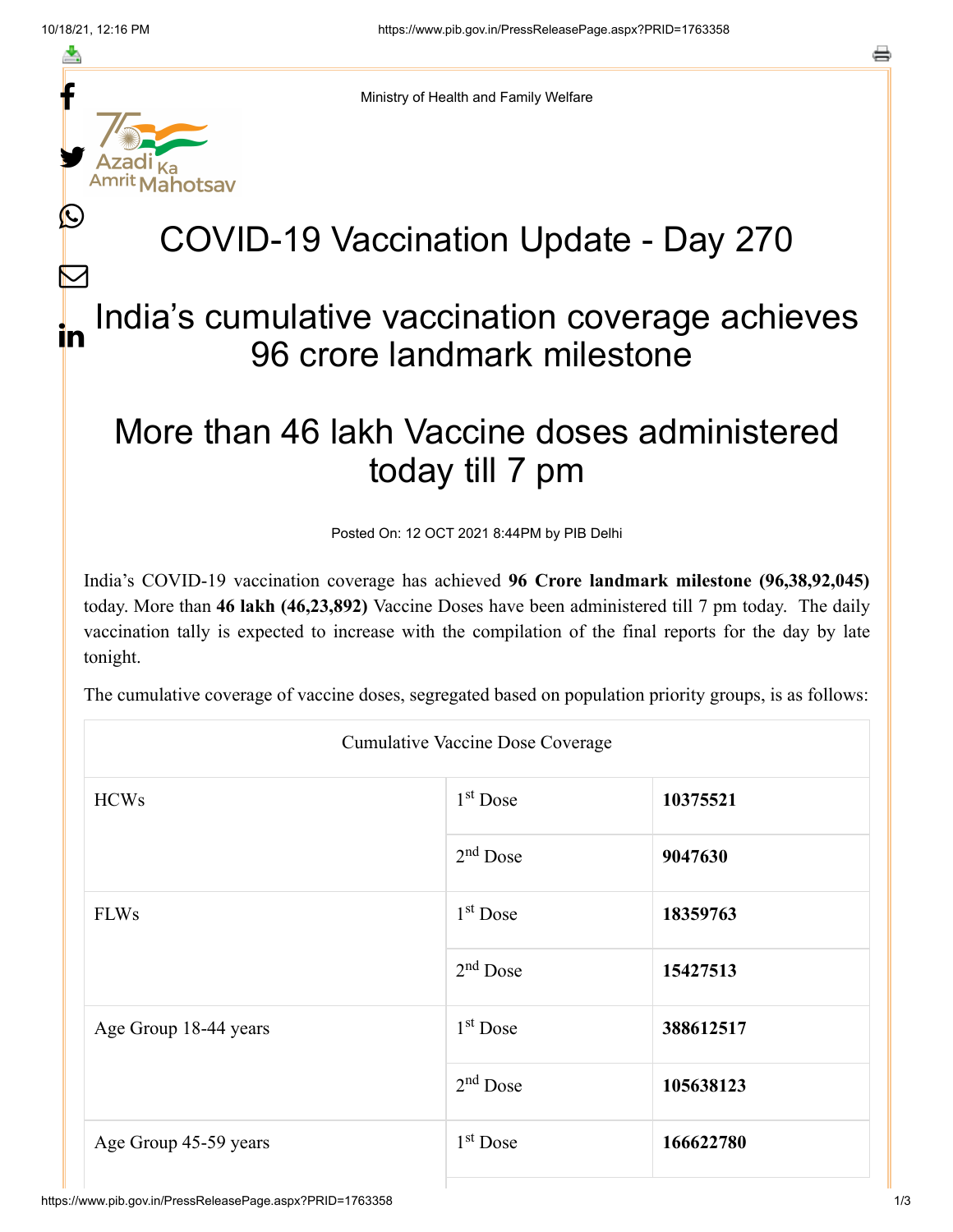| T                     |                                              | $2nd$ Dose           | 84391671  |
|-----------------------|----------------------------------------------|----------------------|-----------|
|                       | Over 60 years                                | 1 <sup>st</sup> Dose | 105117319 |
| $\mathbf C$           |                                              | $2nd$ Dose           | 60299208  |
| $\boldsymbol{\nabla}$ | Cumulative 1 <sup>st</sup> dose administered |                      | 689087900 |
|                       | Cumulative 2 <sup>nd</sup> dose administered |                      | 274804145 |
| in                    | Total                                        |                      | 963892045 |

Today's achievement in the vaccination exercise, segregated by population priority groups, is as follows:

| Date: $12^{th}$ October, 2021 (270 <sup>th</sup> Day) |                      |         |  |
|-------------------------------------------------------|----------------------|---------|--|
| <b>HCWs</b>                                           | 1 <sup>st</sup> Dose | 95      |  |
|                                                       | $2nd$ Dose           | 10451   |  |
| <b>FLWs</b>                                           | 1 <sup>st</sup> Dose | 500     |  |
|                                                       | $2nd$ Dose           | 27194   |  |
| Age Group 18-44 years                                 | 1 <sup>st</sup> Dose | 1679612 |  |
|                                                       | $2nd$ Dose           | 1486314 |  |
| Age Group 45-59 years                                 | 1 <sup>st</sup> Dose | 439062  |  |
|                                                       | $2nd$ Dose           | 482476  |  |
| Over 60 years                                         | $1st$ Dose           | 232514  |  |
|                                                       | $2nd$ Dose           | 265674  |  |